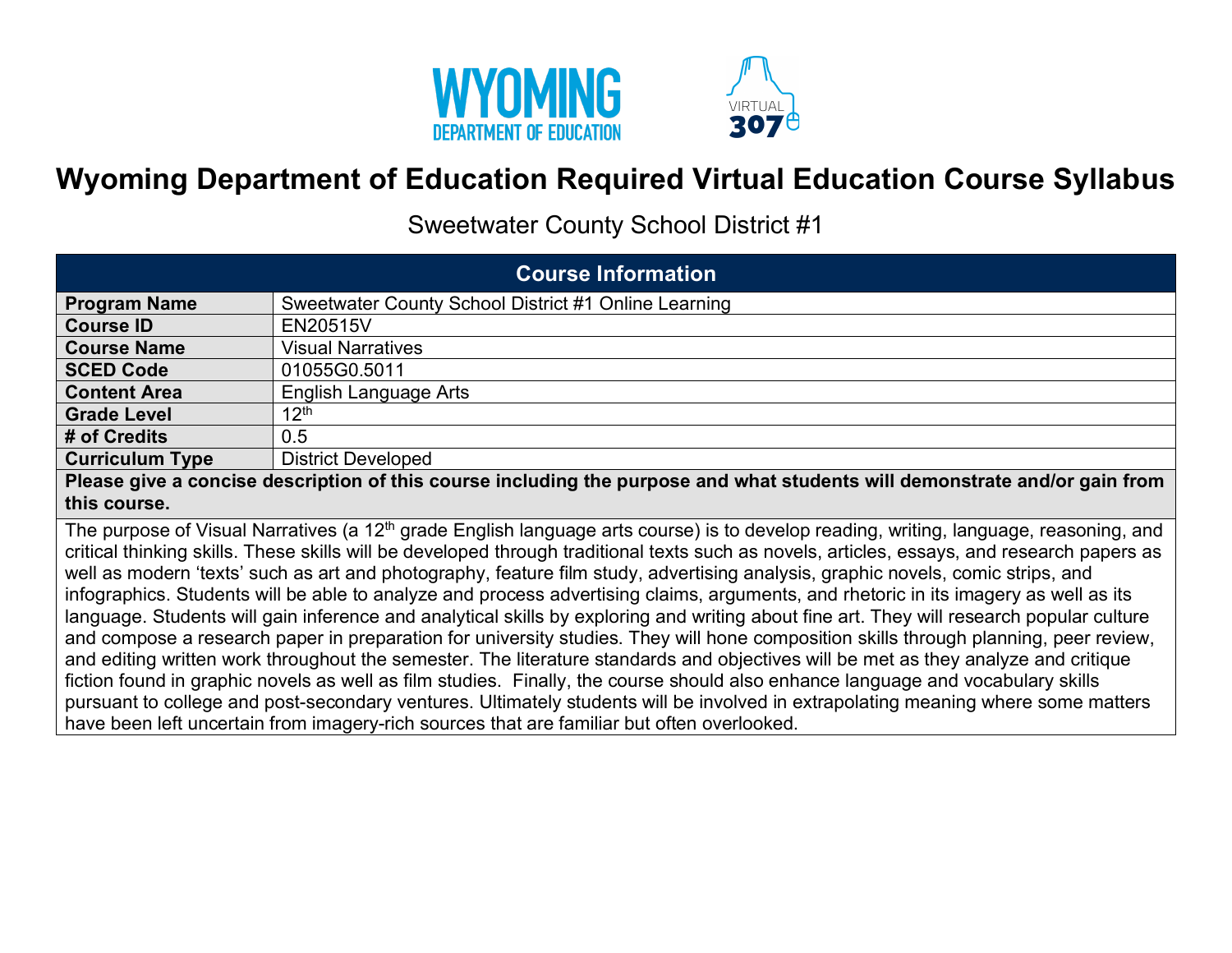



| <b>Wyoming Content and Performance Standards</b> |                                                                                        |  |
|--------------------------------------------------|----------------------------------------------------------------------------------------|--|
| <b>Standard</b>                                  | <b>BENCHMARK (Standard/Indicator) Use the Standards and Benchmarks as Spreadsheets</b> |  |
| RL 11-12.1                                       | Cite strong and thorough textual evidence to support analysis of what the text         |  |
|                                                  | says explicitly as well as inferences drawn from the text, including determining       |  |
|                                                  | where the text leaves matters uncertain.                                               |  |
| RL 11-12.2                                       | Determine two or more themes or central ideas of a text and analyze their              |  |
|                                                  | development over the course of the text, including how they interact and build         |  |
|                                                  | on one another to produce a complex account; provide an objective summary of           |  |
|                                                  | the text.                                                                              |  |
| RL 11-12.3                                       | Analyze the impact of the author's choices regarding how to develop and                |  |
|                                                  | relate elements of a story or drama (e.g., where a story is set, how the action is     |  |
|                                                  | ordered, how the characters are introduced and developed).                             |  |
| RL 11-12.4                                       | Determine the meaning of words and phrases as they are used in the text,               |  |
|                                                  | including figurative and connotative meanings; analyze the impact of specific          |  |
|                                                  | word choices on meaning and tone, including words with multiple meanings or            |  |
|                                                  | language that is particularly fresh, engaging, or beautiful. (Include Shakespeare      |  |
|                                                  | as well as other authors.)                                                             |  |
| RL 11-12.5                                       | Analyze how an author's choices concerning how to structure specific parts of          |  |
|                                                  | a text (e.g., the choice of where to begin or end a story, the choice to provide a     |  |
|                                                  | comedic or tragic resolution) contribute to its overall structure and meaning as       |  |
|                                                  | well as its aesthetic impact.                                                          |  |
| RL 11-12.6                                       | Analyze a case in which grasping point of view requires distinguishing what is         |  |
|                                                  | directly stated in a text from what is really meant (e.g., satire, sarcasm, irony, or  |  |
|                                                  | understatement).                                                                       |  |
| RL 11-12.7                                       | Analyze multiple interpretations of a story, drama, or poem (e.g., recorded or live    |  |
|                                                  | production of a play or recorded novel or poetry), evaluating how each version         |  |
|                                                  | interprets the source text. (Include at least one play by Shakespeare and one          |  |
|                                                  | play by an American dramatist.)                                                        |  |
| RL 11-12.9                                       | Demonstrate knowledge of eighteenth-, nineteenth- and early-twentieth-century          |  |
|                                                  | foundational works of American literature, including how two or more texts from        |  |
|                                                  | the same period treat similar themes or topics.                                        |  |
| RL 11-12.10                                      | By the end of grade 11, read and comprehend literature, including stories,             |  |
|                                                  | dramas, and poems, in the grades 11–CCR text complexity band proficiently, with        |  |
|                                                  | scaffolding as needed at the high end of the range.                                    |  |
|                                                  | By the end of grade 12, read and comprehend literature, including stories,             |  |
|                                                  | dramas, and poems, at the high end of the grades 11-CCR text complexity band           |  |
|                                                  | independently and proficiently.                                                        |  |
| RI 11-12.1                                       | Cite strong and thorough textual evidence to support analysis of what the text         |  |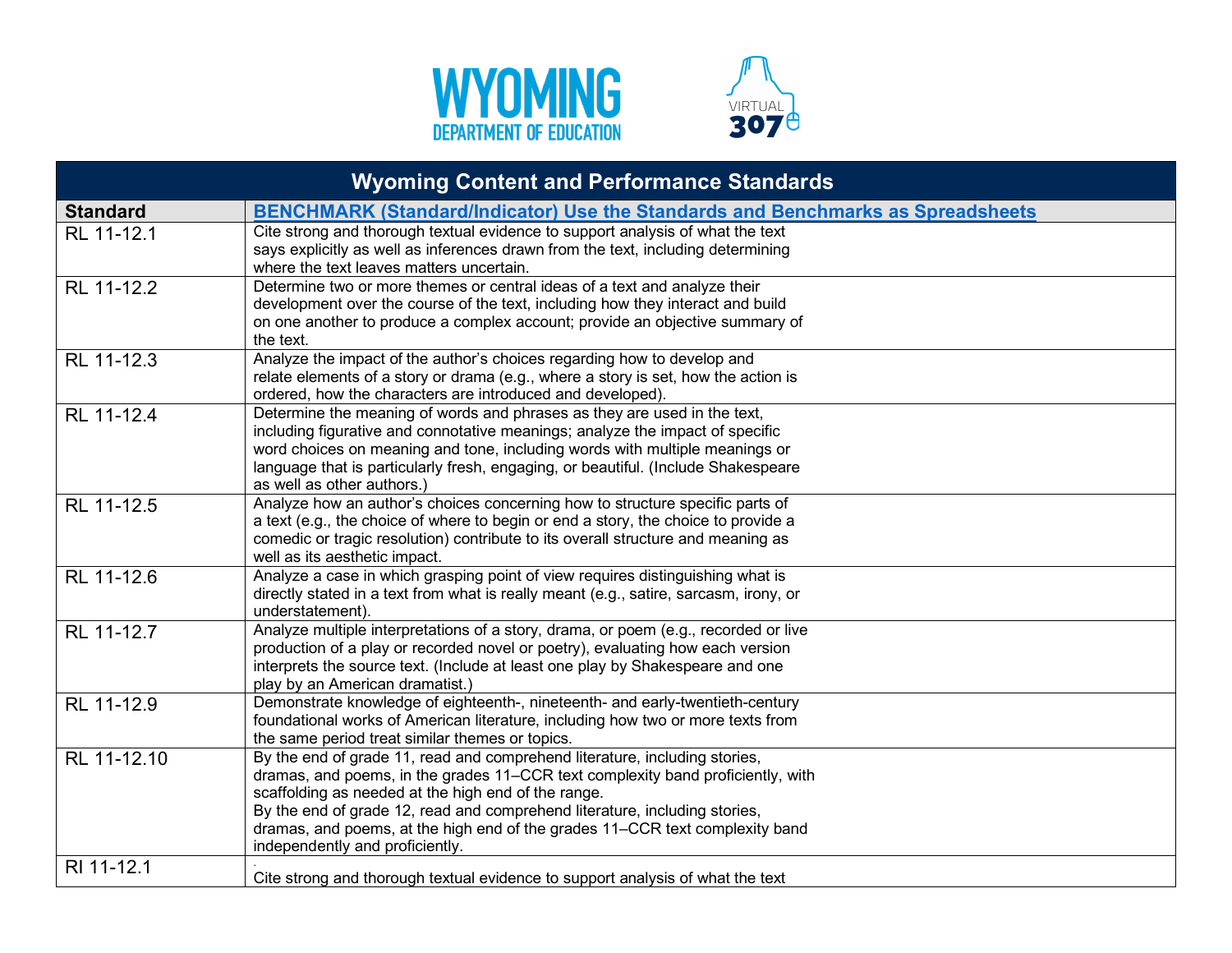



|             | <b>Wyoming Content and Performance Standards</b>                                                                                                                                                                                                                                                                                                       |
|-------------|--------------------------------------------------------------------------------------------------------------------------------------------------------------------------------------------------------------------------------------------------------------------------------------------------------------------------------------------------------|
|             | says explicitly as well as inferences drawn from the text, including determining<br>where the text leaves matters uncertain.                                                                                                                                                                                                                           |
| RI 11-12.2  | Determine two or more central ideas of a text and analyze their development<br>over the course of the text, including how they interact and build on one another<br>to provide a complex analysis; provide an objective summary of the text.                                                                                                           |
| RI 11-12.3  | Analyze a complex set of ideas or sequence of events and explain how specific<br>individuals, ideas, or events interact and develop over the course of the text.                                                                                                                                                                                       |
| RI 11-12.4  | Determine the meaning of words and phrases as they are used in a text,<br>including figurative, connotative, and technical meanings; analyze how an author<br>uses and refines the meaning of a key term or terms over the course of a text<br>(e.g., how Madison defines faction in Federalist No. 10).                                               |
| RI 11-12.5  | Analyze and evaluate the effectiveness of the structure an author uses in his or<br>her exposition or argument, including whether the structure makes points clear,<br>convincing, and engaging.                                                                                                                                                       |
| RI 11-12.6  | Determine an author's point of view or purpose in a text in which the rhetoric is<br>particularly effective, analyzing how style and content contribute to the power,<br>persuasiveness, or beauty of the text.                                                                                                                                        |
| RI 11-12.7  | Integrate and evaluate multiple sources of information presented in different<br>media or formats (e.g., visually, quantitatively) as well as in words in order to<br>address a question or solve a problem.                                                                                                                                           |
| RI 11-12.8  | Delineate and evaluate the reasoning in seminal U.S. texts, including the<br>application of constitutional principles and use of legal reasoning (e.g., in U.S.<br>Supreme Court majority opinions and dissents) and the premises, purposes,<br>and arguments in works of public advocacy (e.g., The Federalist, presidential addresses).              |
| RI 11-12.9  | Analyze seventeenth-, eighteenth-, and nineteenth-century foundational U.S.<br>documents of historical and literary significance (including The Declaration of<br>Independence, the Preamble to the Constitution, the Bill of Rights, and Lincoln's<br>Second Inaugural Address) for their themes, purposes, and rhetorical features.                  |
| RI 11-12.10 | By the end of grade 11, read and comprehend literary nonfiction in the grades<br>11–CCR text complexity band proficiently, with scaffolding as needed at the high<br>end of the range.<br>By the end of grade 12, read and comprehend literary nonfiction at the high end<br>of the grades 11–CCR text complexity band independently and proficiently. |
| W 11-12.1   | Write arguments to support claims in an analysis of substantive topics or texts,<br>using valid reasoning and relevant and sufficient evidence.                                                                                                                                                                                                        |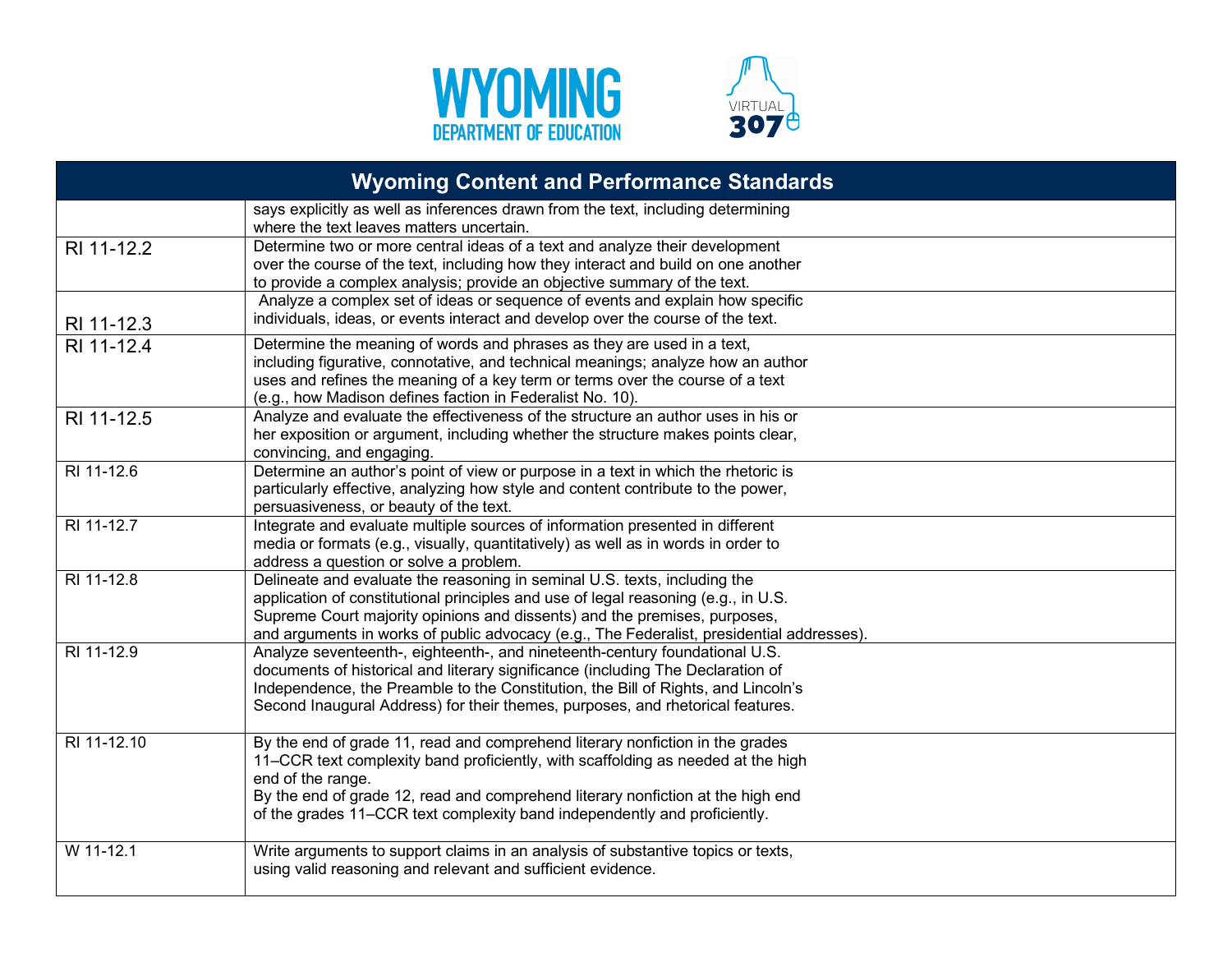



| <b>Wyoming Content and Performance Standards</b> |                                                                                                                                                                                                                                                                                               |  |
|--------------------------------------------------|-----------------------------------------------------------------------------------------------------------------------------------------------------------------------------------------------------------------------------------------------------------------------------------------------|--|
| W 11-12.1a                                       | Introduce precise, knowledgeable claim(s), establish the significance of the<br>claim(s), distinguish the claim(s) from alternate or opposing claims, and<br>create an organization that logically sequences claim(s), counterclaims,<br>reasons, and evidence.                               |  |
| W 11-12.1b                                       | Develop claim(s) and counterclaims fairly and thoroughly, supplying the<br>most relevant evidence for each while pointing out the strengths and<br>limitations of both in a manner that anticipates the audience's knowledge<br>level, concerns, values, and possible biases.                 |  |
| W 11-12.1c                                       | Use words, phrases, and clauses as well as varied syntax to link the major<br>sections of the text, create cohesion, and clarify the relationships between<br>claim(s) and reasons, between reasons and evidence, and between claim(s)<br>and counterclaims.                                  |  |
| W 11-12.1d                                       | Establish and maintain a formal style and objective tone while attending to<br>the norms and conventions of the discipline in which they are writing.                                                                                                                                         |  |
| W 11-12.1e                                       | Provide a concluding statement or section that follows from and supports<br>the argument presented.                                                                                                                                                                                           |  |
| W 11-12.2                                        | Write informative/explanatory texts to examine and convey complex ideas,<br>concepts, and information clearly and accurately through the effective selection,<br>organization, and analysis of content.                                                                                       |  |
| W 11-12.2a                                       | Introduce a topic; organize complex ideas, concepts, and information so<br>that each new element builds on that which precedes it to create a unified<br>whole; include formatting (e.g., headings), graphics (e.g., figures, tables), and<br>multimedia when useful to aiding comprehension. |  |
| W 11-12.2b                                       | Develop the topic thoroughly by selecting the most significant and relevant<br>facts, extended definitions, concrete details, quotations, or other information<br>and examples appropriate to the audience's knowledge of the topic.                                                          |  |
| W 11-12.2c                                       | Use appropriate and varied transitions and syntax to link the major sections<br>of the text, create cohesion, and clarify the relationships among complex<br>ideas and concepts.                                                                                                              |  |
| W 11-12.2d                                       | Use precise language, domain-specific vocabulary, and techniques such as<br>metaphor, simile, and analogy to manage the complexity of the topic.                                                                                                                                              |  |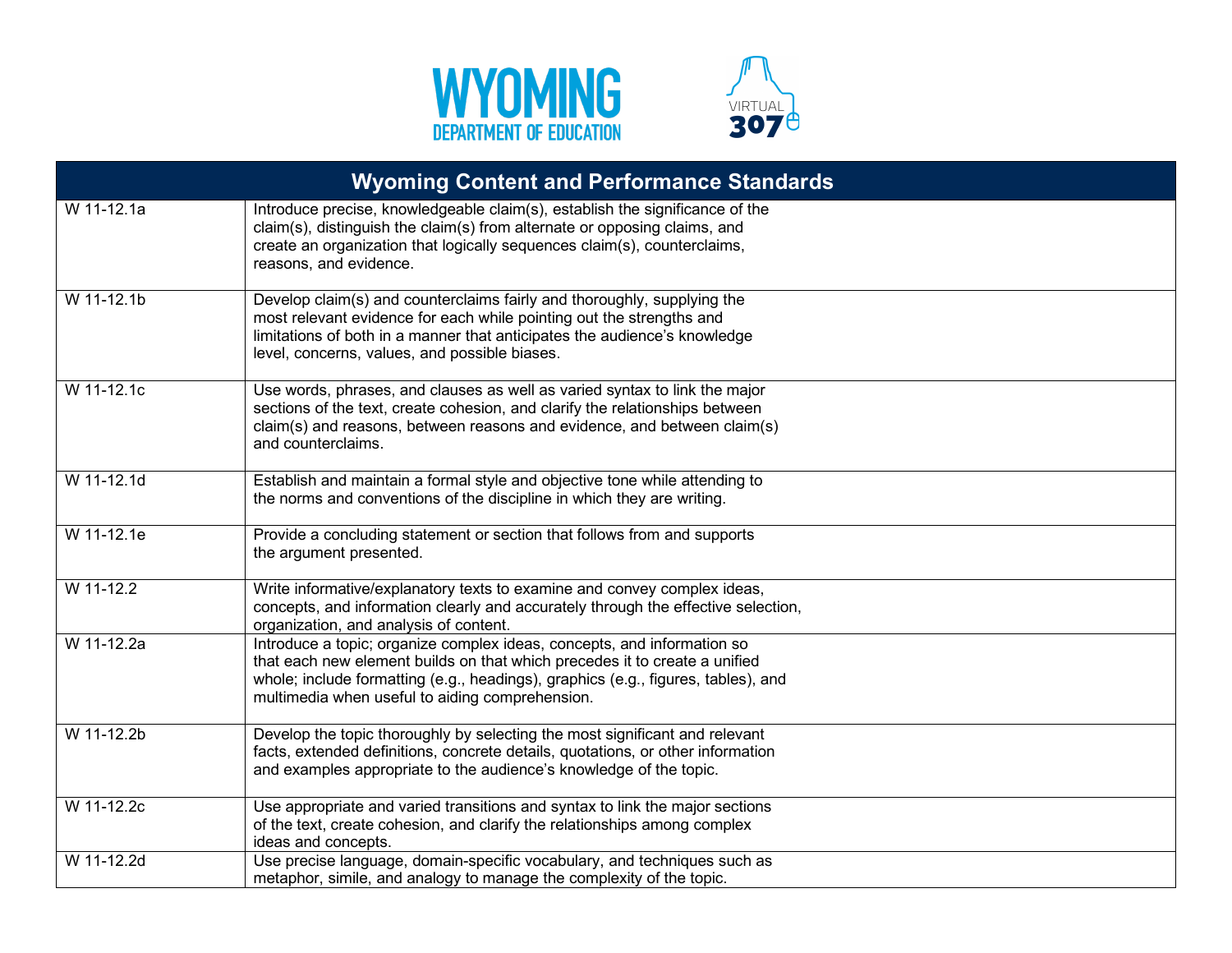



| <b>Wyoming Content and Performance Standards</b> |                                                                                                                                                                                                                                                                                                                                            |  |
|--------------------------------------------------|--------------------------------------------------------------------------------------------------------------------------------------------------------------------------------------------------------------------------------------------------------------------------------------------------------------------------------------------|--|
| W 11-12.2e                                       | Establish and maintain a formal style and objective tone while attending to<br>the norms and conventions of the discipline in which they are writing.                                                                                                                                                                                      |  |
| W 11-12.2f                                       | Provide a concluding statement or section that follows from and supports<br>the information or explanation presented (e.g., articulating implications or<br>the significance of the topic).                                                                                                                                                |  |
| W 11-12.3                                        | Write narratives to develop real or imagined experiences or events using<br>effective technique, well-chosen details, and well-structured event sequences.                                                                                                                                                                                 |  |
| W 11-12.3a                                       | Engage and orient the reader by setting out a problem, situation, or<br>observation and its significance, establishing one or multiple point(s)<br>of view, and introducing a narrator and/or characters; create a smooth<br>progression of experiences or events.                                                                         |  |
| W 11-12.3b                                       | Use narrative techniques, such as dialogue, pacing, description, reflection,<br>and multiple plot lines, to develop experiences, events, and/or characters.                                                                                                                                                                                |  |
| W 11-12.3c                                       | Use a variety of techniques to sequence events so that they build on one<br>another to create a coherent whole and build toward a particular tone and<br>outcome (e.g., a sense of mystery, suspense, growth, or resolution).                                                                                                              |  |
| W 11-12.3d                                       | Use precise words and phrases, telling details, and sensory language to<br>convey a vivid picture of the experiences, events, setting, and/or characters.                                                                                                                                                                                  |  |
| W 11-12.3e                                       | Provide a conclusion that follows from and reflects on what is experienced,<br>observed, or resolved over the course of the narrative.                                                                                                                                                                                                     |  |
| W 11-12.4                                        | Produce clear and coherent writing in which the development, organization,<br>and style are appropriate to task, purpose, and audience. (Grade-specific<br>expectations for writing types are defined in standards 1-3 above.)                                                                                                             |  |
| W 11-12.5                                        | Develop and strengthen writing as needed by planning, revising, editing,<br>rewriting, or trying a new approach, focusing on addressing what is most<br>significant for a specific purpose and audience. (Editing for conventions should<br>demonstrate command of Language standards 1-3 up to and including grades<br>11-12 on page 54.) |  |
| W 11-12.6                                        | Use technology, including the Internet, to produce, publish, and update                                                                                                                                                                                                                                                                    |  |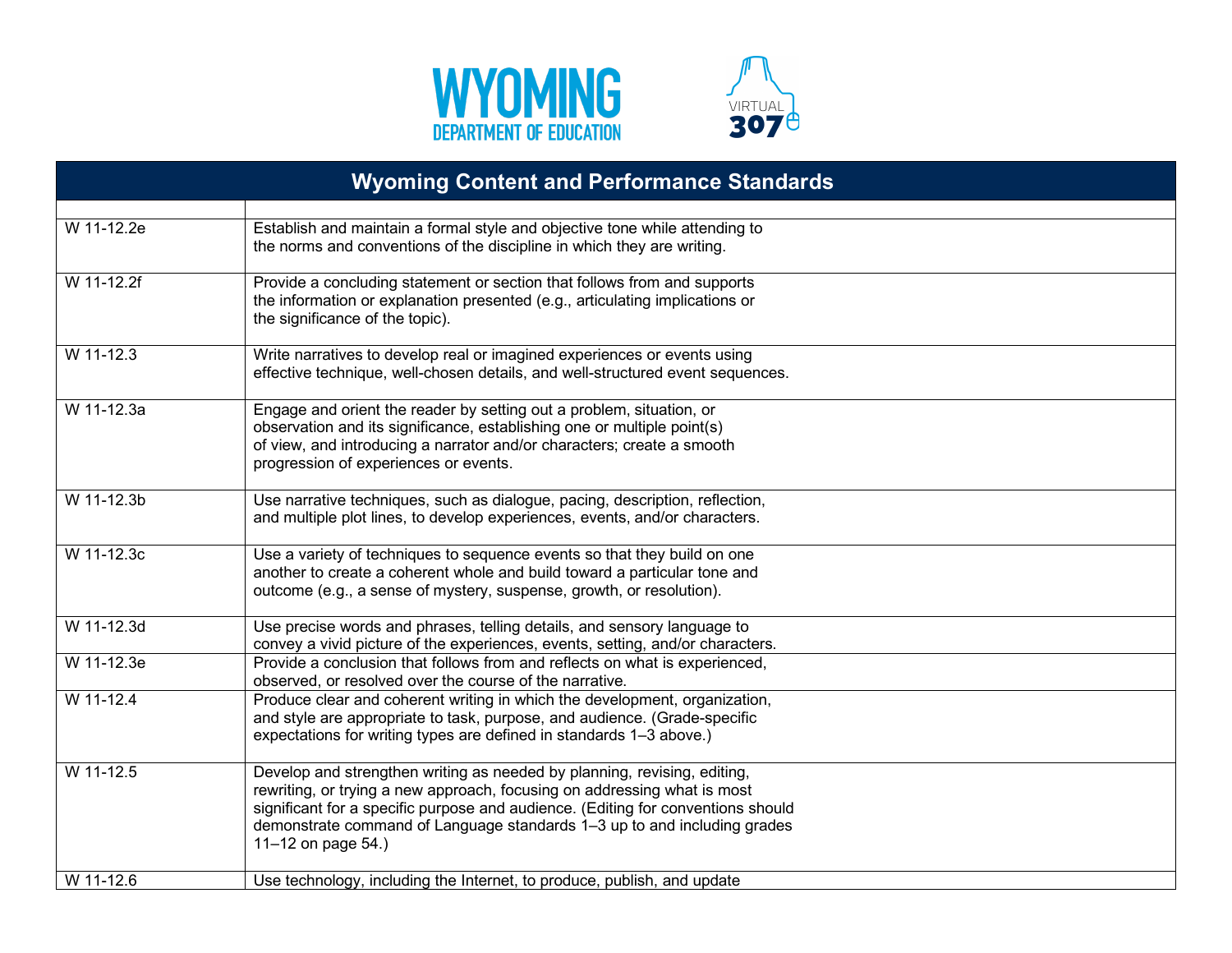



| <b>Wyoming Content and Performance Standards</b> |                                                                                                                                                                                                                                                                                                                                                                                                                          |  |
|--------------------------------------------------|--------------------------------------------------------------------------------------------------------------------------------------------------------------------------------------------------------------------------------------------------------------------------------------------------------------------------------------------------------------------------------------------------------------------------|--|
|                                                  | individual or shared writing products in response to ongoing feedback,<br>including new arguments or information.                                                                                                                                                                                                                                                                                                        |  |
| W 11-12.7                                        | Conduct short as well as more sustained research projects to answer a question<br>(including a self-generated question) or solve a problem; narrow or broaden<br>the inquiry when appropriate; synthesize multiple sources on the subject,<br>demonstrating understanding of the subject under investigation.                                                                                                            |  |
| W 11-12.8                                        | Gather relevant information from multiple authoritative print and digital sources,<br>using advanced searches effectively; assess the strengths and limitations of<br>each source in terms of the task, purpose, and audience; integrate information<br>into the text selectively to maintain the flow of ideas, avoiding plagiarism and<br>overreliance on any one source and following a standard format for citation. |  |
| W 11-12.9                                        | Draw evidence from literary or informational texts to support analysis,<br>reflection, and research.                                                                                                                                                                                                                                                                                                                     |  |
| W 11-12.9a                                       | Apply grades 11-12 Reading standards to literature (e.g., "Demonstrate knowledge of eighteenth-, nineteenth- and early-twentieth-<br>century foundational works of American literature, including how two or more texts from the same period treat similar themes or<br>topics")                                                                                                                                         |  |
| W 11-12.9b                                       | Apply grades 11–12 Reading standards to literary nonfiction (e.g., "Delineate and evaluate the reasoning in seminal U.S. texts,<br>including the application of constitutional principles and use of legal reasoning [e.g., in U.S. Supreme<br>Court Case majority opinions and dissents] and the premises, purposes, and arguments in works of public advocacy [e.g., The<br>Federalist, presidential addresses]").     |  |
| W 11-12.10                                       | Write routinely over extended time frames (time for research, reflection, and<br>revision) and shorter time frames (a single sitting or a day or two) for a range of<br>tasks, purposes, and audiences.                                                                                                                                                                                                                  |  |
| SL 11-12.1                                       | Initiate and participate effectively in a range of collaborative discussions (one-on-one, in groups, and teacher-led) with diverse<br>partners on grades 11–12 topics, texts, and issues, building on others' ideas and expressing their own clearly and persuasively.                                                                                                                                                   |  |
| SL 11-12.1a                                      | Come to discussions prepared, having read and researched material under<br>study; explicitly draw on that preparation by referring to evidence from texts<br>and other research on the topic or issue to stimulate a thoughtful, well-<br>reasoned exchange of ideas.                                                                                                                                                    |  |
| SL 11-12.1b                                      | Work with peers to promote civil, democratic discussions and decision-<br>making, set clear goals and deadlines, and establish individual roles as<br>needed.                                                                                                                                                                                                                                                            |  |
| SL 11-12.1c                                      | Propel conversations by posing and responding to questions that probe<br>reasoning and evidence; ensure a hearing for a full range of positions on a                                                                                                                                                                                                                                                                     |  |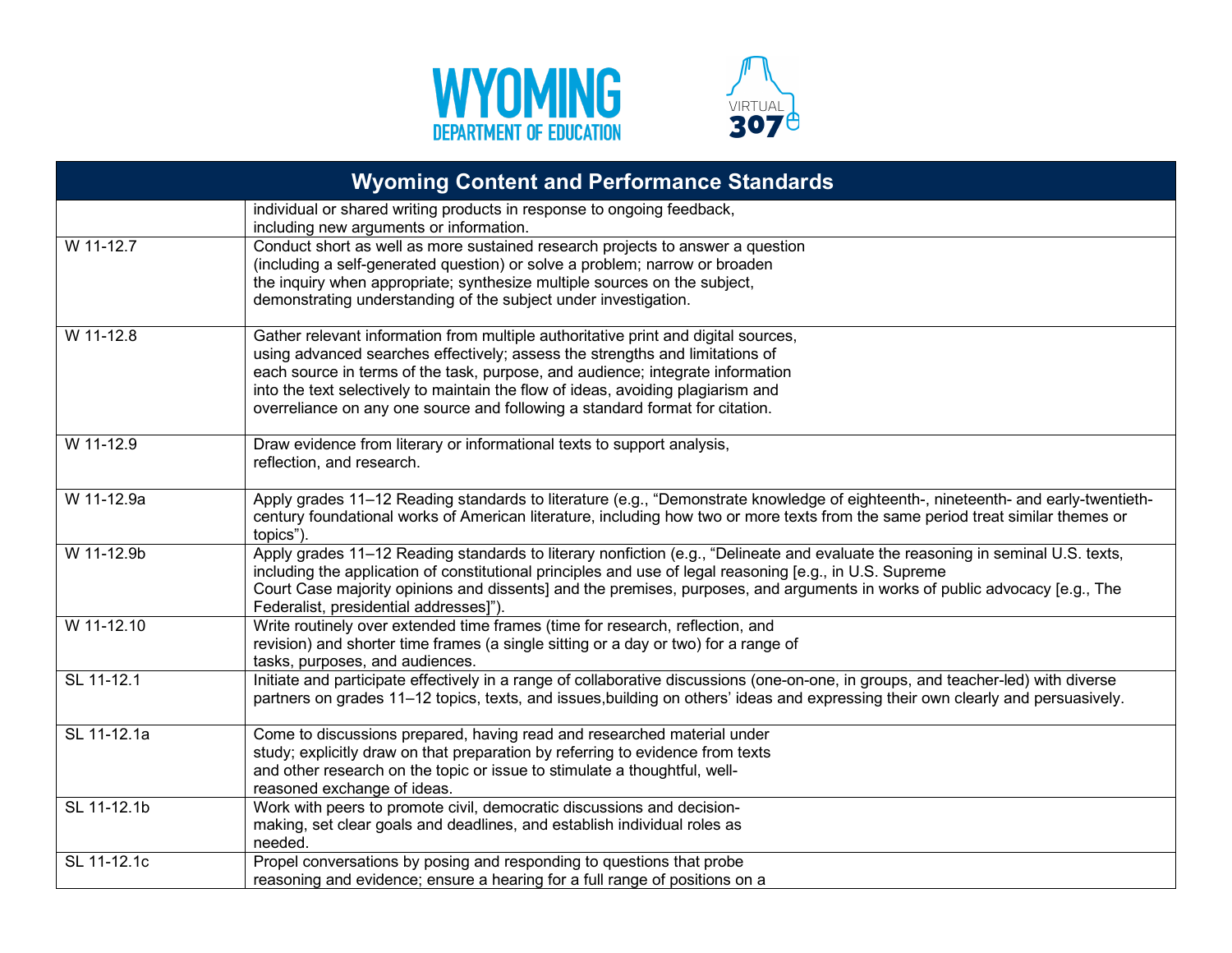



| <b>Wyoming Content and Performance Standards</b> |                                                                                                                                                                                                                                                                                                                                                                   |  |
|--------------------------------------------------|-------------------------------------------------------------------------------------------------------------------------------------------------------------------------------------------------------------------------------------------------------------------------------------------------------------------------------------------------------------------|--|
|                                                  | topic or issue; clarify, verify, or challenge ideas and conclusions; and promote<br>divergent and creative perspectives.                                                                                                                                                                                                                                          |  |
| SL 11-12.1d                                      | Respond thoughtfully to diverse perspectives; synthesize comments, claims,<br>and evidence made on all sides of an issue; resolve contradictions when<br>possible; and determine what additional information or research is required<br>to deepen the investigation or complete the task.                                                                         |  |
| SL 11-12.2                                       | Integrate multiple sources of information presented in diverse formats and<br>media (e.g., visually, quantitatively, orally) in order to make informed decisions<br>and solve problems, evaluating the credibility and accuracy of each source and<br>noting any discrepancies among the data.                                                                    |  |
| SL 11-12.3                                       | Evaluate a speaker's point of view, reasoning, and use of evidence and rhetoric,<br>assessing the stance, premises, links among ideas, word choice, points of<br>emphasis, and tone used.                                                                                                                                                                         |  |
| SL 11-12.4                                       | Present information, findings, and supporting evidence, conveying a clear<br>and distinct perspective, such that listeners can follow the line of reasoning,<br>alternative or opposing perspectives are addressed, and the organization,<br>development, substance, and style are appropriate to purpose, audience, and a<br>range of formal and informal tasks. |  |
| SL 11-12.5                                       | Make strategic use of digital media (e.g., textual, graphical, audio, visual, and<br>interactive elements) in presentations to enhance understanding of findings,<br>reasoning, and evidence and to add interest.                                                                                                                                                 |  |
| SL 11-12.6                                       | Adapt speech to a variety of contexts and tasks, demonstrating a command<br>of formal English when indicated or appropriate. (See grades 11-12 Language<br>standards 1 and 3 on page 54 for specific expectations.)                                                                                                                                               |  |
| $L$ 11-12.1                                      | Demonstrate command of the conventions of standard English grammar and usage when writing or speaking.                                                                                                                                                                                                                                                            |  |
| L 11-12.1a                                       | Apply the understanding that usage is a matter of convention, can change<br>over time, and is sometimes contested.                                                                                                                                                                                                                                                |  |
| $L$ 11-12.1b                                     | Resolve issues of complex or contested usage, consulting references (e.g.,<br>Merriam-Webster's Dictionary of English Usage, Garner's Modern American<br>Usage) as needed.                                                                                                                                                                                        |  |
| L 11-12.2a-b                                     | Demonstrate command of the conventions of standard English capitalization,<br>punctuation, and spelling when writing.<br>a. Observe hyphenation conventions.                                                                                                                                                                                                      |  |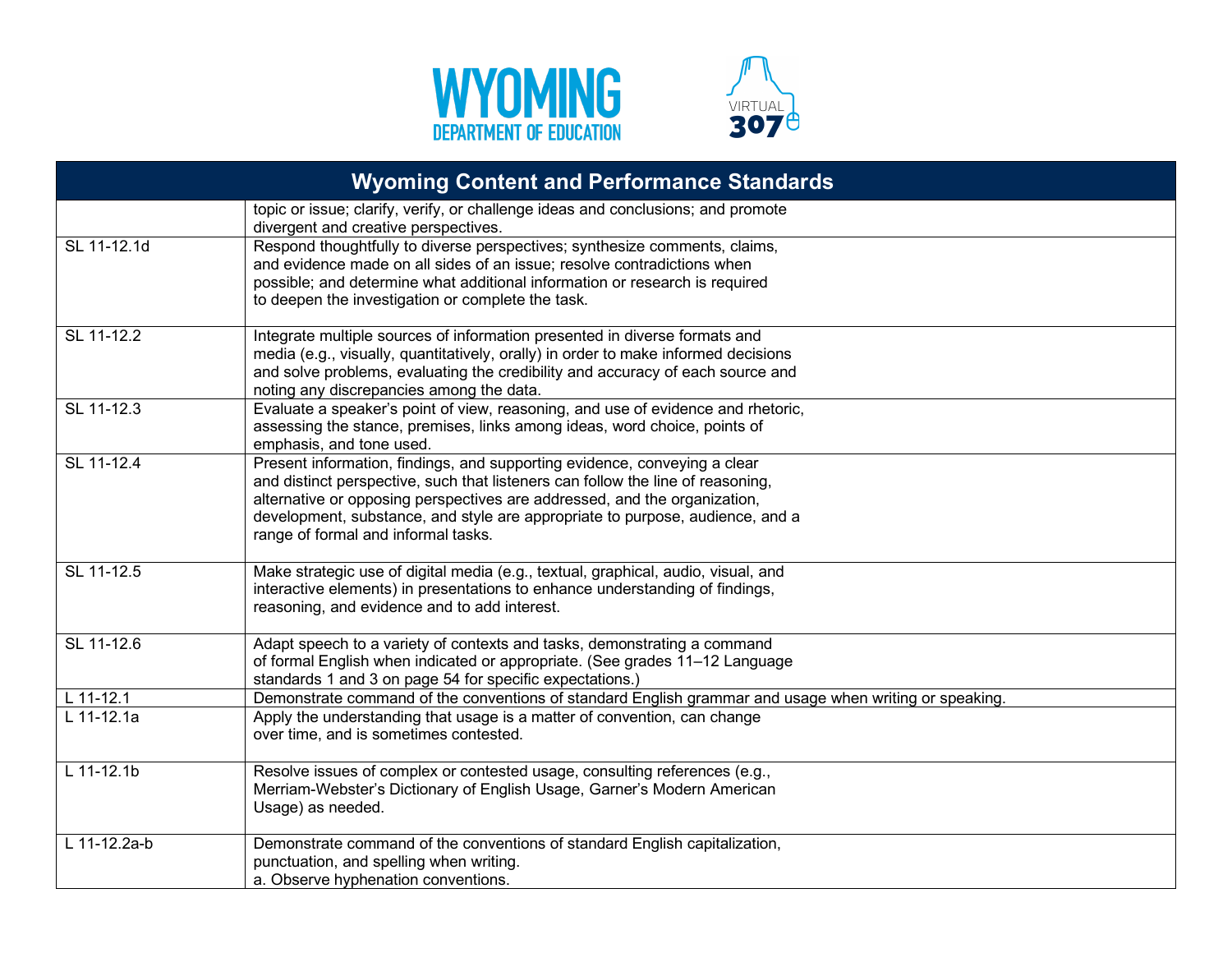



| <b>Wyoming Content and Performance Standards</b> |                                                                                                                                         |  |
|--------------------------------------------------|-----------------------------------------------------------------------------------------------------------------------------------------|--|
|                                                  | b. Spell correctly.                                                                                                                     |  |
| L 11-12.3,3a                                     | Apply knowledge of language to understand how language functions in                                                                     |  |
|                                                  | different contexts, to make effective choices for meaning or style, and to                                                              |  |
|                                                  | comprehend more fully when reading or listening.                                                                                        |  |
|                                                  | a. Vary syntax for effect, consulting references (e.g., Tufte's Artful Sentences)                                                       |  |
|                                                  | for guidance as needed; apply an understanding of syntax to the study of complex texts when reading.                                    |  |
| L 11-12.4                                        | Determine or clarify the meaning of unknown and multiple-meaning words and phrases based on grades 11-12 reading and content,           |  |
|                                                  | choosing flexibly from a range of strategies.                                                                                           |  |
| L 11-12.4a                                       | Use context (e.g., the overall meaning of a sentence, paragraph, or text; a word's position or function in a sentence) as a clue to the |  |
|                                                  | meaning of a word                                                                                                                       |  |
|                                                  | or phrase.                                                                                                                              |  |
| L 11-12.4b                                       | Identify and correctly use patterns of word changes that indicate different meanings or parts of speech (e.g., conceive, conception,    |  |
|                                                  | conceivable).                                                                                                                           |  |
| L 11-12.4c                                       | Consult general and specialized reference materials (e.g., dictionaries, glossaries, thesauruses), both print and digital, to find the  |  |
|                                                  | pronunciation of a word or determine or clarify its precise meaning, its part of speech, its etymology, or its standard usage.          |  |
| L 11-12.4d                                       | Verify the preliminary determination of the meaning of a word or phrase (e.g., by checking the inferred meaning in context or in a      |  |
|                                                  | dictionary).                                                                                                                            |  |
| $L$ 11-12.5                                      | Demonstrate understanding of figurative language, word relationships, and nuances in word meanings.                                     |  |
| L 11-12.5a                                       | Interpret figures of speech (e.g., hyperbole, paradox) in context and analyze their role in the text.                                   |  |
| L 11-12.5b                                       | Analyze nuances in the meaning of words with similar denotations.                                                                       |  |
| $L$ 11-12.6                                      | Acquire and use accurately general academic and domain-specific words and                                                               |  |
|                                                  | phrases, sufficient for reading, writing, speaking, and listening at the college                                                        |  |
|                                                  | and career readiness level; demonstrate independence in gathering vocabulary                                                            |  |
|                                                  | knowledge when considering a word or phrase important to comprehension or                                                               |  |
|                                                  | expression.                                                                                                                             |  |

| <b>Scope and Sequence</b>                                      |                   |                                                                |  |
|----------------------------------------------------------------|-------------------|----------------------------------------------------------------|--|
| <b>Unit Outline</b>                                            | <b>Standard #</b> | <b>Outcomes</b>                                                |  |
|                                                                |                   | <b>Objectives/Student Centered Goals</b>                       |  |
| Unit 1 Art Analysis                                            | RL 11-12.1        | Students will be able to cite strong and thorough evidence to  |  |
| Frontload: painters and art summaries, persuasive   RL 11-12.5 |                   | support analysis of what the text says explicitly as well as   |  |
| articles                                                       |                   | inferences drawn from the text including determining where the |  |
| Practice: art summaries and compositions                       |                   | text leaves matter uncertain.                                  |  |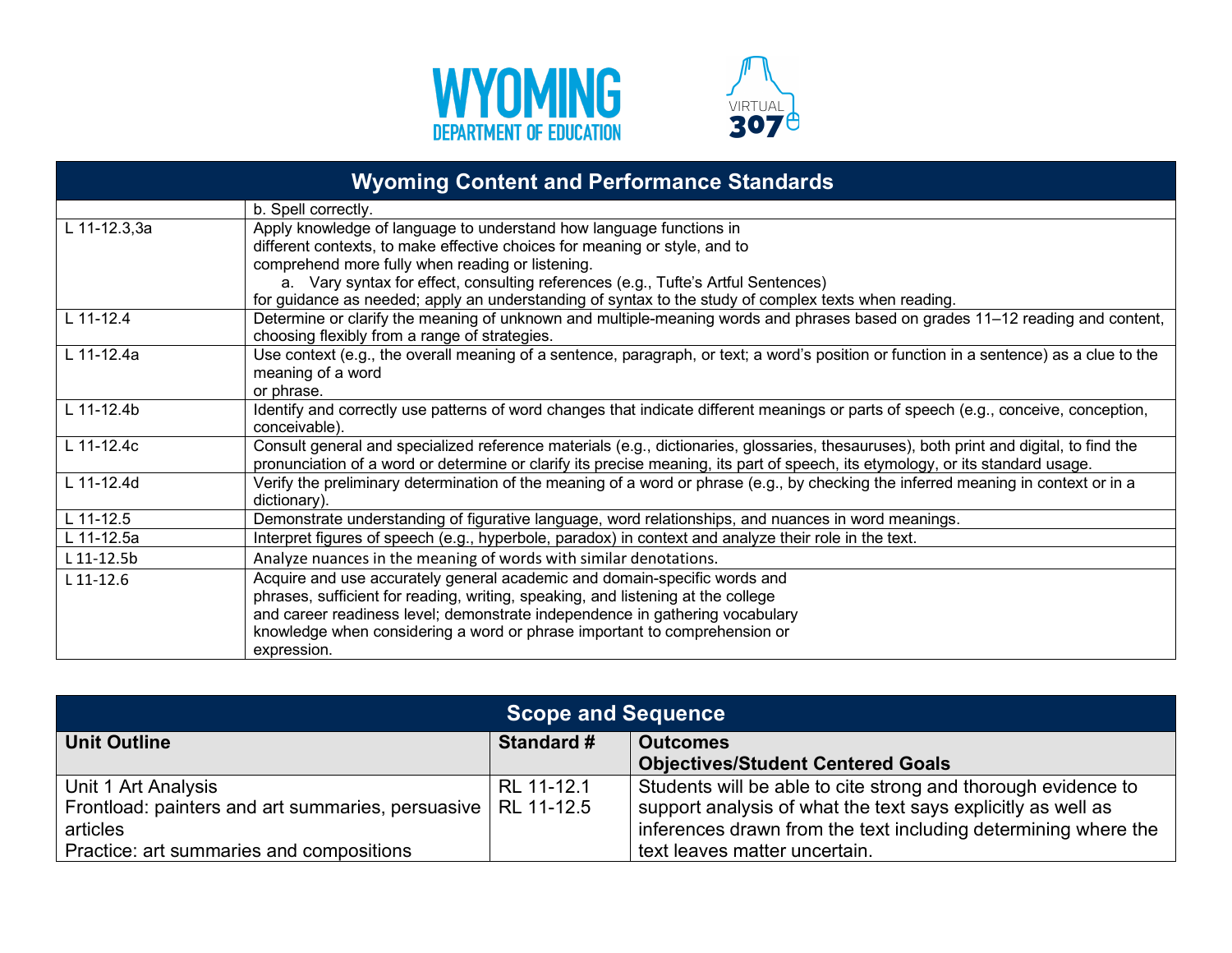



| <b>Scope and Sequence</b>                                                                                                                                                                                                                                                                                                                                                                                                                                    |                                                               |                                                                                                                                                                                                                                                                                                                                                                                                                                                                                                                                                                                                                                                                                                                         |  |
|--------------------------------------------------------------------------------------------------------------------------------------------------------------------------------------------------------------------------------------------------------------------------------------------------------------------------------------------------------------------------------------------------------------------------------------------------------------|---------------------------------------------------------------|-------------------------------------------------------------------------------------------------------------------------------------------------------------------------------------------------------------------------------------------------------------------------------------------------------------------------------------------------------------------------------------------------------------------------------------------------------------------------------------------------------------------------------------------------------------------------------------------------------------------------------------------------------------------------------------------------------------------------|--|
| Peer review and small group discussions<br>comparing written compositions.<br>Assess: final art analysis compositions.                                                                                                                                                                                                                                                                                                                                       |                                                               | Analyze how an author's choices concerning how to structure<br>specific parts of a text (e.g., the choice of where to begin or end<br>a story, the choice to provide a comedic or tragic resolution)<br>contribute to its overall structure and meaning as well as its<br>aesthetic impact.                                                                                                                                                                                                                                                                                                                                                                                                                             |  |
| Unit 2 Advertising Analysis<br><b>Frontload: Informational Articles</b><br>Practice: Advertising Rhetoric study<br><b>Assess: Advertising Presentation</b>                                                                                                                                                                                                                                                                                                   | RI 11-12.1<br>RI 11-12.4<br>RI 11-12.5                        | Cite strong and thorough textual evidence to support analysis of<br>what the text says explicitly as well as inferences drawn from<br>the text, including determining where the text leaves matters<br>uncertain.<br>Determine the meaning of words and phrases as they are used<br>in a text, including figurative, connotative, and technical<br>meanings; analyze how an author uses and refines the<br>meaning of a key term or terms over the course of a text.<br>Analyze and evaluate the effectiveness of the structure an<br>author uses in his or her exposition or argument, including<br>whether the structure makes points clear, convincing, and<br>engaging.                                             |  |
| Unit 3: Short Film Studies<br>Frontload Informational text: Film review article<br>(Unit 3, continued)<br>Film Analysis: The Red Balloon & The Plastic Bag<br>Introduce filmmaking vocabulary<br>Document directorial strategies and camera<br>techniques<br>Annotate characters, setting, plot, interactions,<br>story elements.<br>Compose film review analysis essay comparing<br>and contrasting the similarities and differences in<br>two short films. | RI 12.5&6<br><b>RL 12.2</b><br><b>RL 12.3</b><br>W 11-12.2a-f | Students will analyze and evaluate the effectiveness of the<br>structure an author uses in his exposition or argument,<br>including whether the structure makes points clear, convincing,<br>or engaging. Students will determine an author's point of view<br>or purpose in a text in which the rhetoric is particularly effective,<br>analyzing how style and content contribute to the power,<br>persuasiveness, or beauty of the text.<br>Students will determine two or more themes or central ideas of<br>a text and analyze their development over the course of the<br>text, including how they interact and build on one another to<br>produce a complex account; provide an objective summary of<br>the text. |  |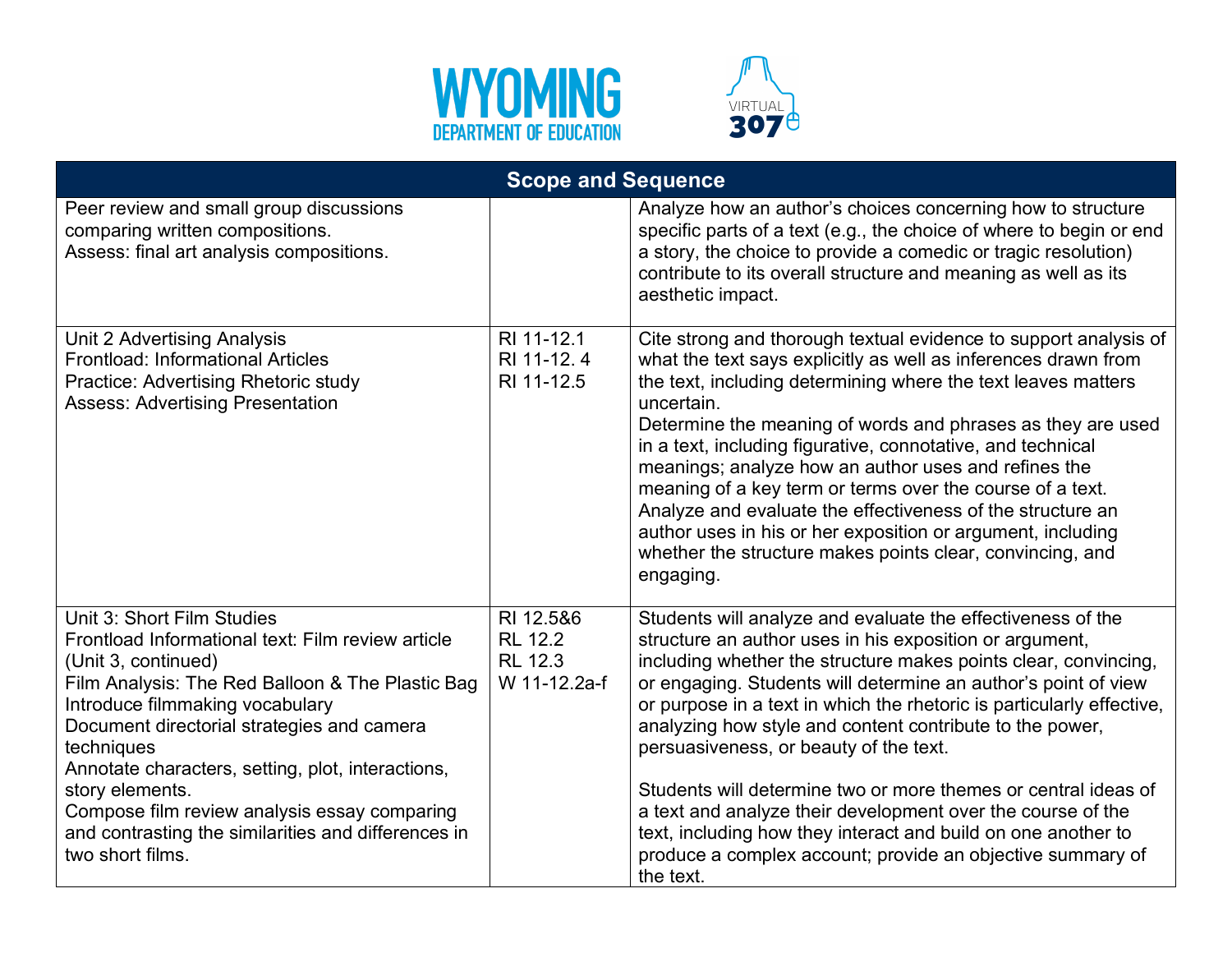



| <b>Scope and Sequence</b>                                                                                                                                                                                                    |                                                      |                                                                                                                                                                                                                                                                                                                                                                                                                                                                                                                                                                                                                                                                                                                                                                                                                                                                                                                                                                    |  |
|------------------------------------------------------------------------------------------------------------------------------------------------------------------------------------------------------------------------------|------------------------------------------------------|--------------------------------------------------------------------------------------------------------------------------------------------------------------------------------------------------------------------------------------------------------------------------------------------------------------------------------------------------------------------------------------------------------------------------------------------------------------------------------------------------------------------------------------------------------------------------------------------------------------------------------------------------------------------------------------------------------------------------------------------------------------------------------------------------------------------------------------------------------------------------------------------------------------------------------------------------------------------|--|
|                                                                                                                                                                                                                              |                                                      | Students will analyze the impact of the author's choices<br>regarding how to develop and relate elements of a story or<br>drama (e.g., where a story is set, how the action is ordered,<br>how the characters are introduced and developed).<br>Students will Write informative/explanatory texts to examine<br>and convey complex ideas, concepts, and information clearly<br>and accurately through the effective selection, organization, and<br>analysis of content.                                                                                                                                                                                                                                                                                                                                                                                                                                                                                           |  |
| Unit 4: Comic Strip Analysis<br>Frontload: Bill Watterson's speech at Kenyon<br>College.<br>Study: introduce students to evolution of comic<br>strips in the documentary "Stripped."<br>Assessment: Comic strip presentation | RI 11-12.2<br>RL 11-12.1<br>RL 11-12.6<br>SL 11-12.4 | Students will determine two or more central ideas of a text and<br>analyze their development over the course of the text, including<br>how they interact and build on one another to provide a<br>complex analysis; provide an objective summary of the text.<br>Students will cite strong and thorough text evidence to support<br>analysis of what a text says explicitly as well as inferences<br>drawn from the text, including determining where the text leaves<br>matters uncertain. Then students will analyze a case in which<br>grasping point of view requires distinguishing what is directly<br>stated in a text from what is really meant (e.g. satire, sarcasm,<br>irony, or understatement).<br>Present information, findings, and supporting evidence,<br>conveying a clear<br>and distinct perspective, such that listeners can follow the line<br>of reasoning,<br>alternative or opposing perspectives are addressed, and the<br>organization, |  |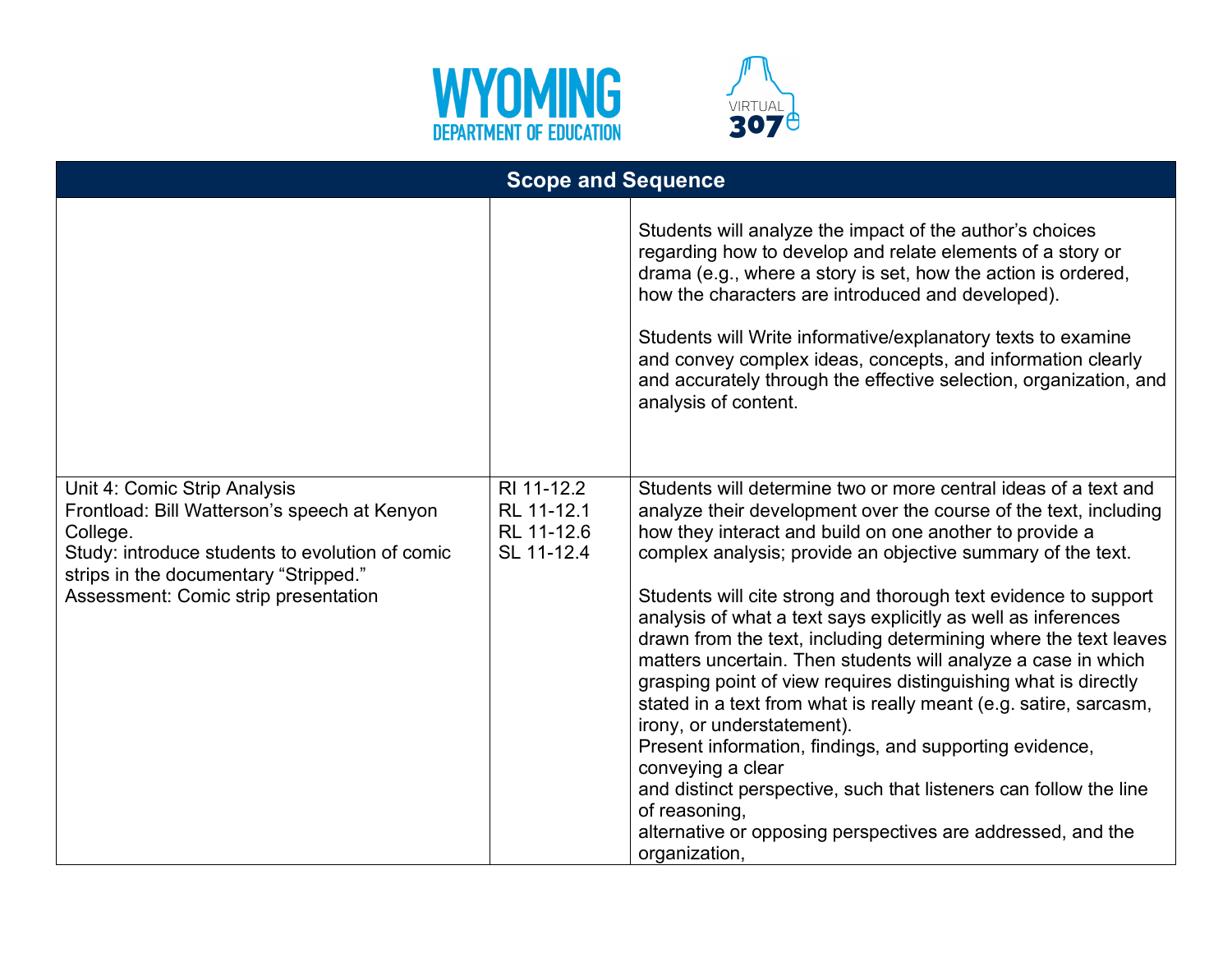



| <b>Scope and Sequence</b>                                                                                                                                                                                                                                                                                                                                                                                                                                                                                                                                                                            |                                        |                                                                                                                                                                                                                                                                                                                                                                                                                                                                                                                                                                                                                                                                                                                                                                                                                                                                                                        |
|------------------------------------------------------------------------------------------------------------------------------------------------------------------------------------------------------------------------------------------------------------------------------------------------------------------------------------------------------------------------------------------------------------------------------------------------------------------------------------------------------------------------------------------------------------------------------------------------------|----------------------------------------|--------------------------------------------------------------------------------------------------------------------------------------------------------------------------------------------------------------------------------------------------------------------------------------------------------------------------------------------------------------------------------------------------------------------------------------------------------------------------------------------------------------------------------------------------------------------------------------------------------------------------------------------------------------------------------------------------------------------------------------------------------------------------------------------------------------------------------------------------------------------------------------------------------|
|                                                                                                                                                                                                                                                                                                                                                                                                                                                                                                                                                                                                      |                                        | development, substance, and style are appropriate to purpose,<br>audience, and a range of formal and informal tasks.                                                                                                                                                                                                                                                                                                                                                                                                                                                                                                                                                                                                                                                                                                                                                                                   |
| Unit 5: Pop Culture Research Paper.<br>Formative assessment: elements of brainstorming<br>research process<br>Finding and narrowing a topic<br>Guiding questions<br>Evaluating reliable sources (primary/secondary,<br>print, online, etc.) and<br>summarizing/paraphrasing/direct quotation.<br>Keeping track of sources<br>Forming a thesis statement<br>Using evidence and reasoning to support a thesis<br>Organizing an outline (introduction, body,<br>conclusion paragraphs)<br>Drafting, peer review, editing, and revision.<br>MLA format, works cited page<br>Presentation of final paper. | W 11-12.7<br>W 11-12.8<br>W 11-12.9    | Students will conduct a research on a popular culture topic of<br>their choice by conducting sustained research to answer a<br>question or solve a problem; narrow or broaden the inquiry<br>when appropriate; synthesize multiple sources on the subject,<br>demonstrating understanding of the subject under investigation.<br>They will also gather relevant information from multiple<br>authoritative print and digital sources using advanced searches<br>effectively; assess the strengths and limitations of each source<br>in terms of the task, purpose, and audience; integrate<br>information into the text selectively to maintain the flow of ideas,<br>avoiding plagiarism and overreliance on any one source and<br>following a standard format for citation.<br>Last, they will draw evidence from literary and informational<br>texts to support analysis, reflection, and research. |
| Unit 6: Literature Analysis and the Hero's Journey<br>in a graphic novel.<br>Introduce and research Carlyle's Hero cycle.<br>Read and annotate Gene Luen Yang's "American<br>Born Chinese"<br>Brief research: Chinese myth of the Monkey King<br>in "Journey to the East."<br>Demonstrate culturally diverse perspectives.<br>Assessment: Reading comprehension test<br>including identifying how the Hero's journey is<br>completed.                                                                                                                                                                | RL 11-12.3<br>RL 11.12.4<br>RL 11-12.5 | Students will analyze the impact of the author's choices<br>regarding how to develop and relate elements of a story or<br>drama (e.g., where a story is set, how the action is ordered,<br>how the characters are introduced and developed).<br>Determine the meaning of words and phrases as they are used<br>in the text, including figurative and connotative meanings;<br>analyze the impact of specific word choices on meaning and<br>tone, including words with multiple meanings or language that is<br>particularly fresh, engaging, or beautiful. (Include Shakespeare<br>as well as other authors.)<br>Analyze how an author's choices concerning how to structure<br>specific parts of a text (e.g., the choice of where to begin or end                                                                                                                                                   |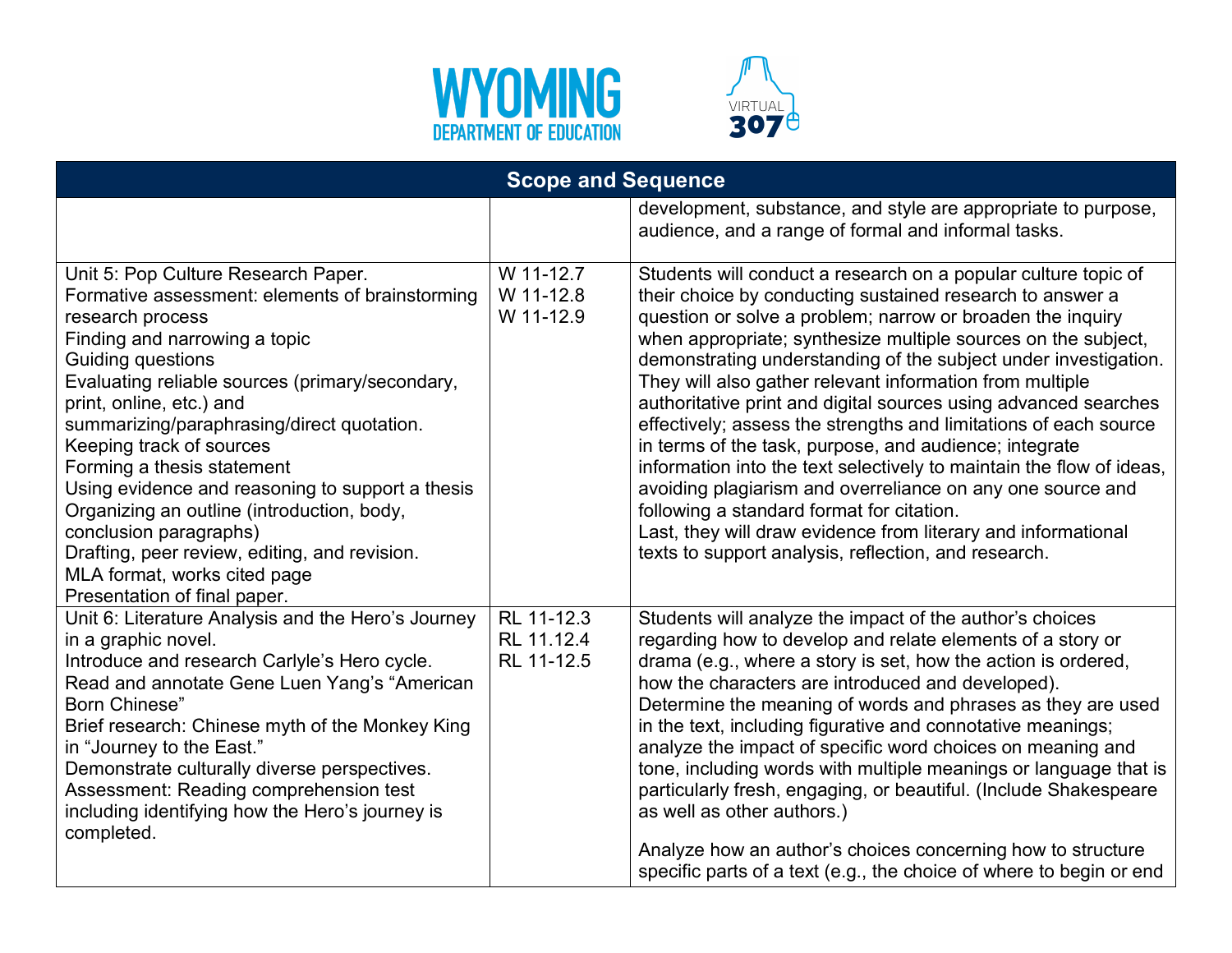



| <b>Scope and Sequence</b>                                                                                                                                                                                                                                                                                                                                                                                                                                                                                                                                                                                                                                                                  |                                       |                                                                                                                                                                                                                                                                                                                                                                                                                                                                                                                                                                                                                                                                                                                                                                                                                                                                                                                                                   |  |
|--------------------------------------------------------------------------------------------------------------------------------------------------------------------------------------------------------------------------------------------------------------------------------------------------------------------------------------------------------------------------------------------------------------------------------------------------------------------------------------------------------------------------------------------------------------------------------------------------------------------------------------------------------------------------------------------|---------------------------------------|---------------------------------------------------------------------------------------------------------------------------------------------------------------------------------------------------------------------------------------------------------------------------------------------------------------------------------------------------------------------------------------------------------------------------------------------------------------------------------------------------------------------------------------------------------------------------------------------------------------------------------------------------------------------------------------------------------------------------------------------------------------------------------------------------------------------------------------------------------------------------------------------------------------------------------------------------|--|
| Unit 7: Literature Analysis: Science Fiction in Mary<br>Shelly's "Frankenstein"<br>Front load introduction to Gothic literature, define<br>science fiction, research Mary Shelly in historical<br>context (female authors in 19 <sup>th</sup> century sci-fi).<br>Additional informational article on why filmmakers<br>are still fascinated with Frankenstein.<br>Reading journal or blog chapters for<br>comprehension.<br>Compare original novel structure, plot, characters,<br>story, and setting to a film adaptation of the novel.<br>Compose an objective, informational essay<br>comparing the themes written in the novel to how<br>the same central ideas were shown in a film. | RL 11-12.2<br>RL 11-12.7<br>W 11-12.2 | a story, the choice to provide a comedic or tragic resolution)<br>contribute to its overall structure and meaning as well as its<br>aesthetic impact.<br>Determine two or more themes or central ideas of a text and<br>analyze their development over the course of the text, including<br>how they interact and build on one another to produce a<br>complex account; provide an objective summary of the text.<br>Analyze multiple interpretations of a story, drama, or poem<br>(e.g., recorded or live production of a play or recorded novel or<br>poetry), evaluating how each version interprets the source text.<br>(Include at least one play by Shakespeare and one play by an<br>American dramatist.)<br>Students will write informative/explanatory texts to examine and<br>convey the complex ideas, concepts, and information clearly<br>and accurately through the effective selection, organization, and<br>analysis of content. |  |
| Unit 8: A wordless narrative: Shaun Tan's graphic<br>novel "The Arrival."<br>Frontload pre-historic images in Lascaux caves in<br>France. Interpret and infer the meaning or<br>purpose of the images.<br>Study and annotate "The Arrival" by creating<br>names for characters, settings, and interactions<br>otherwise left uncertain.<br>Creative writing: compose a short story adaptation<br>based on the images in Shaun Tan's graphic<br>novel.                                                                                                                                                                                                                                      | RL 11-12.1<br>W 11-12.3               | Students will cite strong and thorough textual evidence to<br>support analysis of what the text shows explicitly as well as<br>inferences drawn from the text, including determining where the<br>text leaves matters uncertain.<br>Students will write narratives to develop imagined experiences<br>or events using effective technique, well-chosen details, and<br>well-structured event sequences.                                                                                                                                                                                                                                                                                                                                                                                                                                                                                                                                           |  |
| Unit 9: Final Film Study<br>Text: F.W. Murnau's 1922 silent film "Nosferatu."<br>Assessment:                                                                                                                                                                                                                                                                                                                                                                                                                                                                                                                                                                                               | RL 11-12.5                            | Students will analyze how an author's choices concerning how<br>to structure specific parts of a story (where to begin or end a<br>movie, the choice to provide comedic or tragic resolution)                                                                                                                                                                                                                                                                                                                                                                                                                                                                                                                                                                                                                                                                                                                                                     |  |